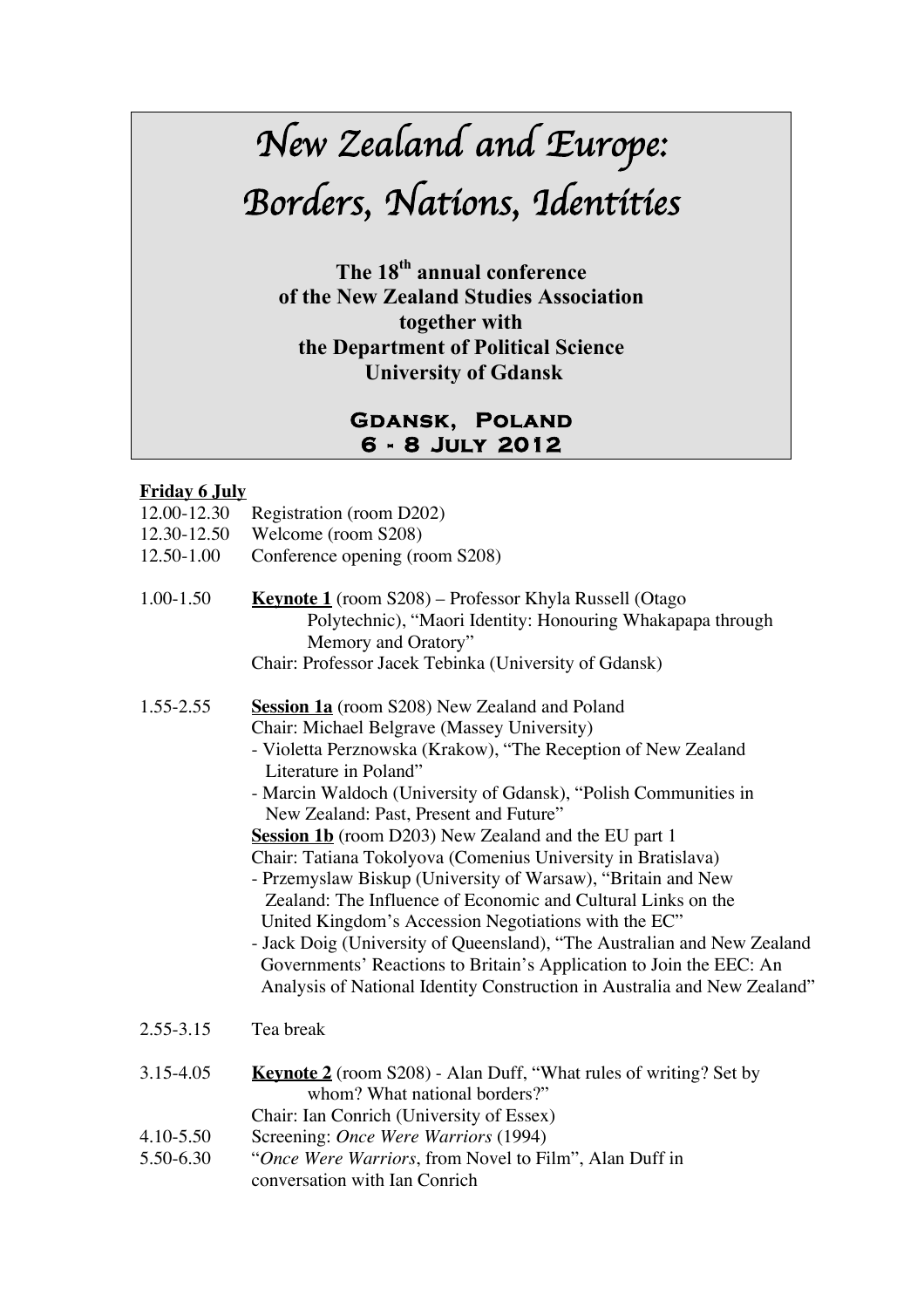#### **Saturday 7 July**

| Chair: Ian Conrich (University of Essex)<br>- Martyn Brown (University of Queensland), "Politics of Forgetting:<br>The New Zealand and Greek Wartime Relationship"<br>- Adam Claasen (Massey University), "Antipodean Gods-of-the-Air:<br>An Analysis of Anzac Airmen in the Battle of Britain"<br>- Murray Rowlands (London), "New Zealand at the Front: Presenting<br>the Soldiers' Perspective of Fighting in Northern France in 1917"<br>Session 2b (room D203) New Zealand Literature<br>Chair: Brian McDonnell (Massey University)<br>- Andreia Sarabando (University of Minho), "Articulating Modernity<br>in Patricia Grace's $Tu$ "<br>- Anne Magnan-Park (Indiana University South Bend), "Mana<br>Realism: Redefining Realism in Maori Writing in English"<br>- Humberto Burcet (Universitat Rovira i Virgili), "Polynesian<br>Literatures in Europe: Maori and Samoan Authors Translated into<br>Spanish and Catalan" |  |
|-----------------------------------------------------------------------------------------------------------------------------------------------------------------------------------------------------------------------------------------------------------------------------------------------------------------------------------------------------------------------------------------------------------------------------------------------------------------------------------------------------------------------------------------------------------------------------------------------------------------------------------------------------------------------------------------------------------------------------------------------------------------------------------------------------------------------------------------------------------------------------------------------------------------------------------|--|
| 10.45-11.05<br>Coffee break                                                                                                                                                                                                                                                                                                                                                                                                                                                                                                                                                                                                                                                                                                                                                                                                                                                                                                       |  |
| 11.05-12.05<br><b>Session 3</b> (room S208) European Influences on New Zealand<br>Culture<br>Chair: Peter Barrer (Comenius University in Bratislava)<br>- Martin Lodge (University of Waikato), "Searches for Musical<br>Identity in New Zealand"<br>- Ian Conrich (University of Essex), "City Limits: New Zealand's<br>Gothic Revivalism and the Borrowed Style of the Horror Film<br>Perfect Creature (2006)"                                                                                                                                                                                                                                                                                                                                                                                                                                                                                                                  |  |
| 12.10-1.00<br><b><u>Keynote 3</u></b> (room $S208$ ) – Dr Brian McDonnell (Massey University),<br>"Controversy Around Maori Representation: The Case of the<br>1964 Washday at the Pa School Journal"<br>Chair: Dr Martin Lodge (University of Waikato)                                                                                                                                                                                                                                                                                                                                                                                                                                                                                                                                                                                                                                                                           |  |
| 4.00-5.30<br>Boat trip, departure from Rybackie Pobrzeze                                                                                                                                                                                                                                                                                                                                                                                                                                                                                                                                                                                                                                                                                                                                                                                                                                                                          |  |
| Conference dinner, Mon Balzac restaurant, 36-39 Piwna<br>7pm                                                                                                                                                                                                                                                                                                                                                                                                                                                                                                                                                                                                                                                                                                                                                                                                                                                                      |  |

\_\_\_\_\_\_\_\_\_\_\_\_\_\_\_\_\_\_\_\_\_\_\_\_\_\_\_\_\_\_\_\_\_\_\_\_\_\_\_\_\_\_\_\_\_\_\_\_\_\_\_

## **Sunday 8 July**<br>9.10-10.00 **1**

Keynote 4 (room S208) - Professor Michal Lesniewski (University of Warsaw), "The Round Table Movement and New Zealand: The Ideal of Imperial Fedration and New Zealand, 1909-1914" Chair: Marcin Waldoch (University of Gdansk)

10.00-10.20 Coffee break